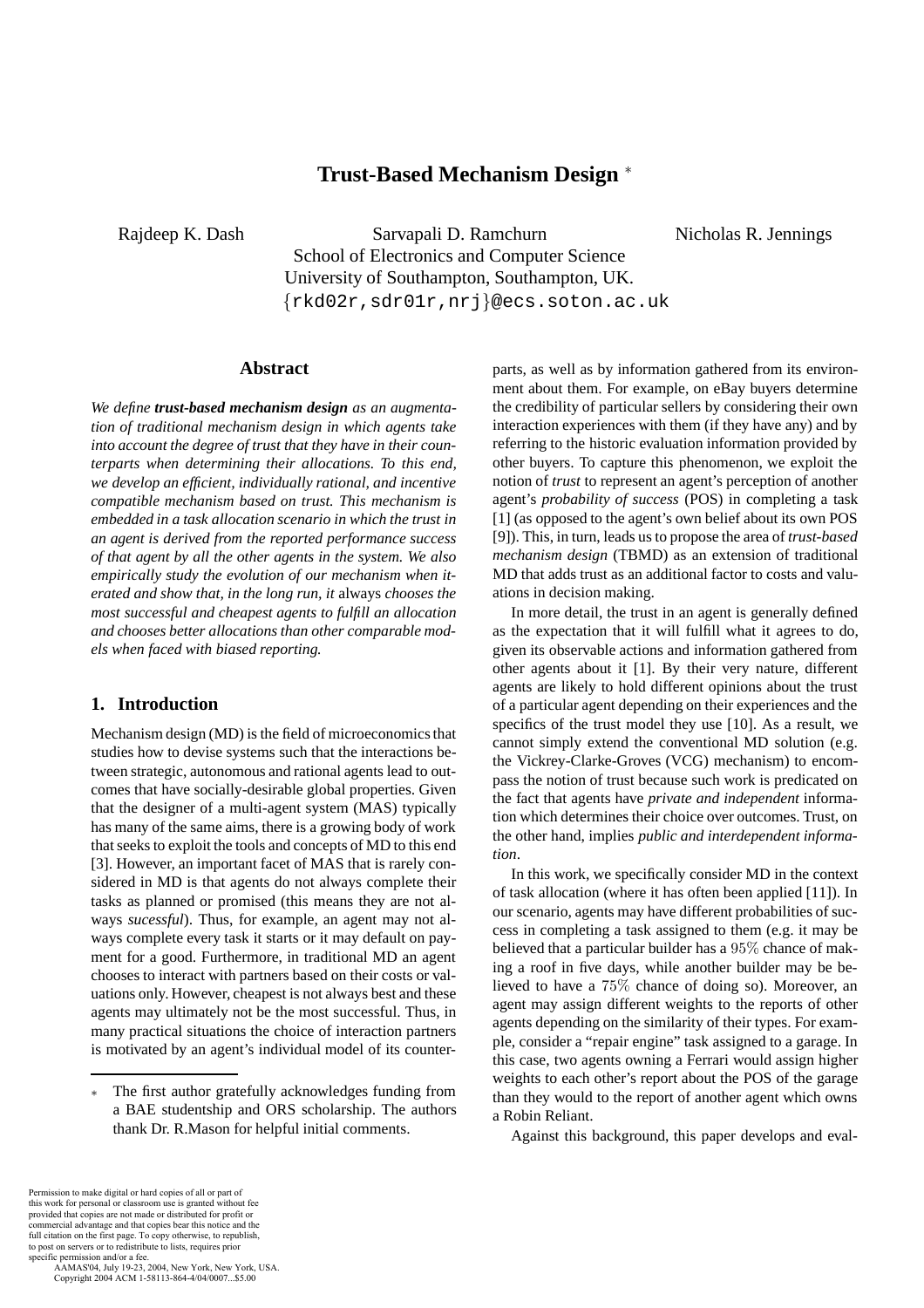uates the notion of trust-based mechanism design. We also define the general properties that trust models must exhibit to allow a trust-based mechanism to generate an optimal allocation of tasks. In particular, we advance the state of the art in the following ways:

- 1. We specify the properties that trust models must satisfy to be incorporated in mechanisms that permit efficient allocations.
- 2. We generalise the standard VCG mechanism to incorporate the notion of trust.
- 3. We prove that the trust-based mechanism we develop is efficient, individually rational, and incentive compatible.<sup>1</sup>
- 4. We empirically show that our trust-based mechanism leads to the most successful and cheapest agents being selected to fulfill an allocation in the long run and that it performs better than comparable mechanisms when agents' reports of POS are biased.

The remainder of the paper is structured as follows. Section 2 discusses related work in the areas of trust and mechanism design. Section 3 describes the basic task allocation problem with a standard VCG solution. Section 4 presents our trust-based mechanism design and develops an appropriate mechanism for trust-based task allocation. In section 5 we show the generality of our mechanism by reducing it to various known instances. Section 6 empirically evaluates the mechanism with respect to other comparable mechanisms. Finally, section 7 concludes and outlines future work.

## **2. Related Work**

In associating trust to mechanism design, we build upon work in both areas. In the area of trust and reputation, a number of computational models have been developed (see [10] for a review). While these models can help in choosing the most successful agents, they are not shown to generate efficient outcomes in any given mechanism. An exception to this is the work on reputation mechanisms [4, 6]. However, these mechanisms only produce efficient outcomes in very constrained scenarios and under strict assumptions (e.g. in [4] sellers are monopolists and each buyer interacts at most once with a seller and in [6] the majority of agents must already be truthful for the mechanism to work).

In the case of MD, there has been comparatively little work on achieving efficient, incentive-compatible and individually-rational mechanisms that take into account *uncertainty* in general. An exception to this rule is the dAGVA

Permission to make digital or hard copies of all or part of this work for personal or classroom use is granted without fee provided that copies are not made or distributed for profit or commercial advantage and that copies bear this notice and the full citation on the first page. To copy otherwise, to republish, to post on servers or to redistribute to lists, requires prior specific permission and/or a fee.

 AAMAS'04, July 19-23, 2004, New York, New York, USA. Copyright 2004 ACM 1-58113-864-4/04/0007...\$5.00

mechanism [7] which considers the case when the types of agents are unknown to themselves but are drawn from a probability distribution of types which is common knowledge to all agents. However, in our case, the agents know their types and these incorporates their uncertainty related to fulfilling a task. Porter et al. [9] have also considered this case and their mechanism is the one that is most closely related to ours. However, they limit themselves to the case where agents can only report on their own POS. This is a drawback because it assumes the agents can measure their own POS accurately and it does not consider the case where this measure may be biased (i.e. different agents perceive the success of the same event differently). Thus our mechanism is a generalisation of theirs (see section 5 for the formal proof).

Finally, our work may also seem to be a case of interdependent, multidimensional allocation schemes [2] where there is an impossibility result of not being able to achieve efficiency when considering interdependent, multidimensional signals [5]. However, we circumvent this by relating the trust values to a probability that an allocation is completed, rather than to an absolute valuation or cost signal.

## **3. A Standard VCG Task Allocation Scheme**

We consider a set of agents *I*, where  $\mathcal{I} = \{1, \ldots, I\}$ , and a set of possible tasks T. Each agent  $i \in \mathcal{I}$  has a particular value,  $v_i(\tau, \theta_i)$ , for having a task (completed by another agent),  $\tau \in \mathcal{T}$ , which is dependent on its type  $\theta_i$  drawn from a possible set of types,  $\Theta_i$ . An agent i also has a cost,  $c_i(\tau, \theta_i)$ , of attempting to complete a task. Given a vector of values,  $v(\tau, \theta)$ , and costs,  $c(\tau, \theta)$ , from the set of agents, we can determine the value of an allocation  $K \in \mathcal{K}$  where  $K$  is the set of all possible mappings of T to I. Once a certain allocation  $K$  is implemented, an agent  $i$  is then asked to pay for the task(s) it requested or receive payment for the task(s) it performed. The overall transfer of money to a particular agent i is denoted by  $r_i$ . As is common in this domain, we assume that an agent is rational (expected utility maximiser) and has a quasi-linear utility function [7].

**Definition 1.** *A quasi-linear utility function is one that can be expressed as:*

$$
u_i(K, r_i, \theta_i) = v_i(K, \theta_i) - c_i(K, \theta_i) + r_i \tag{1}
$$

In devising a mechanism for task allocation, we focus on *incentive compatible direct revelation* mechanisms (DRMs) by invoking the *revelation principle* which states that any mechanism can be transformed into a DRM. In this context, "direct revelation" means the strategy space (i.e. all possible actions) of the agents is restricted to reporting their types and "incentive compatible" means the equilibrium strategy (i.e best strategy under a certain equilibrium concept) is truth-telling. Hence, in our allocation scheme, the agents report their types to a centre which then decides on the allocation  $K$  and the reward vector  $r$  and reports these back to

<sup>1</sup> The mechanism we develop also forms the only class of mechanisms that have these properties under a Nash equilibrium strategy when factoring trust into the decision making process. Intuitively, this follows from the uniqueness of the VCG which charges agents their marginal contribution to the system. Since we use a similar technique to develop our mechanism we believe the same result will ensue (the formal proof of this assertion is beyond the scope of this paper).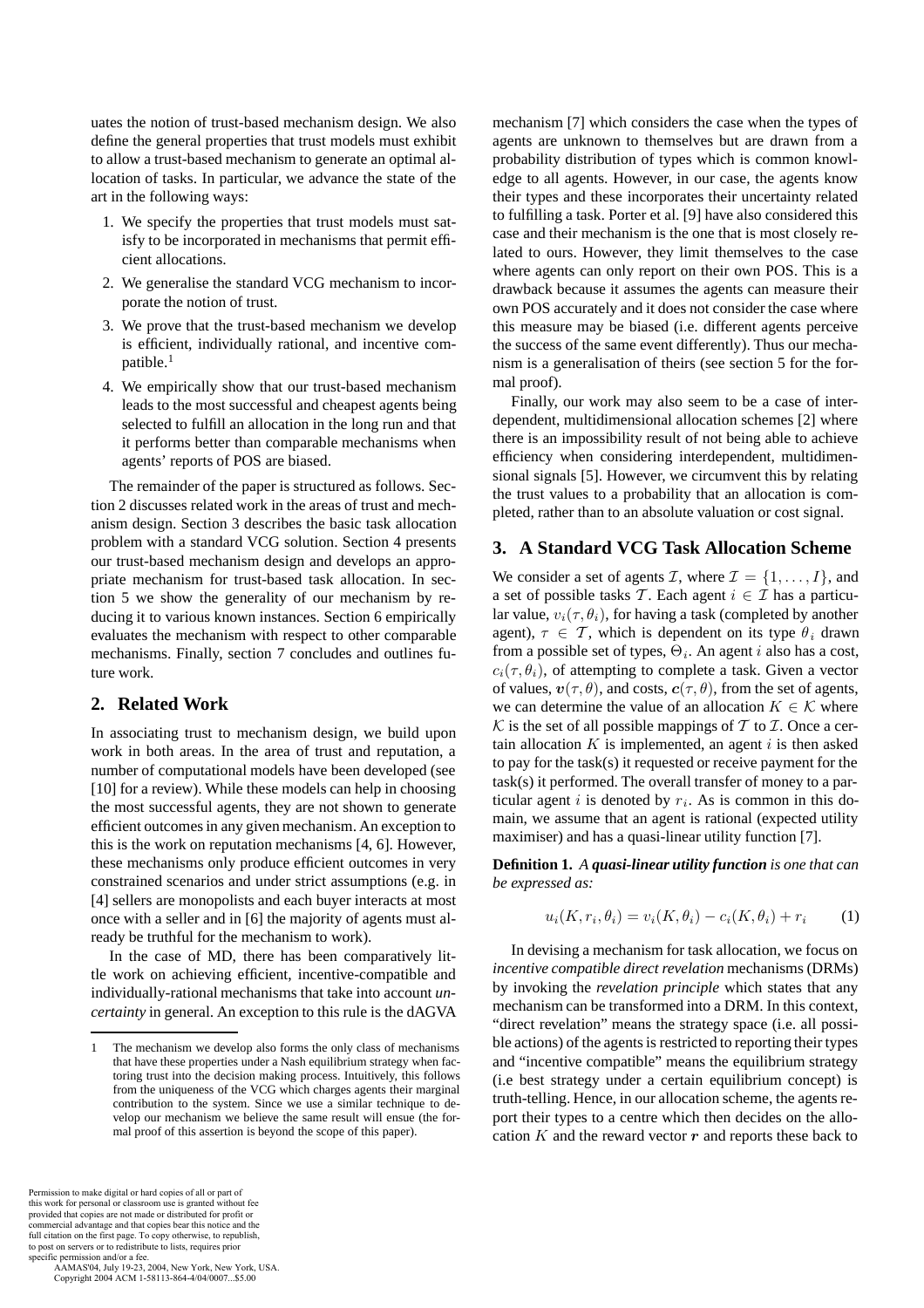

**Figure 1. Simple task allocation model. The dotted lines represent the modifications we make to the mechanism when using trust in the feedback loop.** The  $g<sup>T</sup>$  functions represent the trust functions that **are used to aggregate all POS values from other agents into a common measure of trust.**

the agents. The problem at hand is then to find a mechanism  $M(\mathbf{v}(\tau,\boldsymbol{\theta}),\mathbf{c}(\tau,\boldsymbol{\theta})) = \{K,\mathbf{r}\}\$ that fulfills the following commonly sought objectives in MD:

- *Efficiency*: an allocation that maximises the total utility of all the agents in the system.
- *Individual Rationality*: an allocation scheme is individually rational if agents are willing to participate in the scheme rather than opting out of it. It is commonly assumed that the utility of an agent choosing to opt out of a scheme,  $u_i(.)$ , is 0. Hence, it is sufficient to ensure that the agents derive a utility  $u_i \geq 0$  by being in the system.
- *Incentive Compatibility*: an incentive compatible system is one in which the agents will find no better option than to reveal their true type.

Amongst the class of mechanisms that satisfy the above properties, the VCG mechanism implements an efficient allocation under dominant strategies (i.e. each agent has a best strategy no matter what other agents' strategies are) [7]. Using the VCG mechanism, our task allocation problem is then reduced to the following protocol which is shown in figure 1:

- 1. The centre receives the set of tasks *τ* to be allocated from the agents (step 1).
- 2. The centre then posts these tasks in the vector  $\tau$  (step) 3). Each agent i then reports its cost  $\widehat{c}_i(K, \theta_i)$  (in the vector  $\hat{\mathbf{c}}(K, \theta)$ ) for completing a set of tasks in the set of allocations K along with the *reported* valuation  $\widehat{v}_i(K, \theta_i)$  (in the vector  $\widehat{v}(K, \theta)$ ) it derives from having a set of tasks completed (step 4). In the rest of the paper, we will superscript with  $\dddot{\cdot}$  those variables and functions that are *reported* to the centre (auctioneer) to differentiate from those that are privately known. Of course, the reported values and costs can be different from the actual values and costs.
- 3. The centre then solves the following standard VCG auction equation (step 5):  $\widehat{K}^* = \arg \max_{K \in \mathcal{K}} \sum_{i \in \mathcal{I}} \left[ \widehat{v}_i(K, \theta_i) - \widehat{c}_i(K, \theta_i) \right]$  and computes each transfer r, in the vector r as: computes each transfer  $r_i$  in the vector *r* as:  $r_i =$  $\Bigl[ \sum_{j \in -i}$  $\left[ \widehat{v}_{j}(\widehat{K}^{*}, \theta_{j}) - \widehat{c}_{j}(\widehat{K}^{*}, \theta_{j}) \right]$  $-\left[\max_{K\in\mathcal{K}}\sum_{j\in-i}\left[\hat{v}_j(K,\theta_j)-\hat{c}_j(K,\theta_j)\right]\right]$  where
- 4. The centre allocates the tasks according to the optimal allocation  $K^*$  and implements the transfers  $r_i$  (step 6).

 $-i \equiv \mathcal{I} \setminus i$ .

The VCG mechanism results in an alignment of the goal of each agent with that of the mechanism designer via the use of the transfer part of the mechanism. Basically, each agent has as its best strategy the social optimum goal, which can only be achieved via a truthful revelation. That is, for each agent i,  $\hat{c}_i(K, \theta_i) = c_i(K, \theta_i)$  and  $\widehat{v}_i(K, \theta_i) = v_i(K, \theta_i)$ . Since the agents find it optimal to report their true valuations and costs, the centre thus finds the efficient allocation in step 3 (i.e.  $\hat{K}^* = K^*$ ). The second part of the transfer ensures that agents have  $u_i \geq 0$  and thereby makes the mechanism incentive compatible.

We have thus presented a standard DRM for our taskallocation problem that achieves efficiency, incentive compatibility, and individual rationality under dominant strategy equilibrium. However, this mechanism only considers the cost and value of the tasks. In the next section we introduce trust as another dimension to be used in the computation of the efficient allocation and show why the standard VCG is neither incentive compatible nor efficient when trust is taken into account.

## **4. Trust-Based Mechanism Design**

To incorporate trust, a further dimension needs to be added to the utility function in equation 1 which, in turn, requires both the allocation and payment schemes in the VCG mechanism to be modified to take this additional dimension into account. Having defined our mechanism (see section 4.4), we prove that it is incentive-compatible, efficient and individually-rational (in section 4.5). Before doing this, however, we first need to specify the generic properties that allow trust to be defined as a measure that can be used in computing efficient allocations.

### **4.1. Properties of the Trust Model**

Many computational trust models have been developed to allow agents to choose their most trustworthy interaction partners (as discussed in section 2). However, at their most fundamental level, these models can be viewed as alternative approaches for achieving the following properties<sup>2</sup>:

 AAMAS'04, July 19-23, 2004, New York, New York, USA. Copyright 2004 ACM 1-58113-864-4/04/0007...\$5.00

<sup>2</sup> Note that we do not focus on a particular trust model. This is because trust models implement the above properties in their own ways and in different contexts. Therefore, we concentrate on these abstract properties to keep the focus on the relationship between trust and the design of an efficient mechanism. In so doing, we ensure that the prop-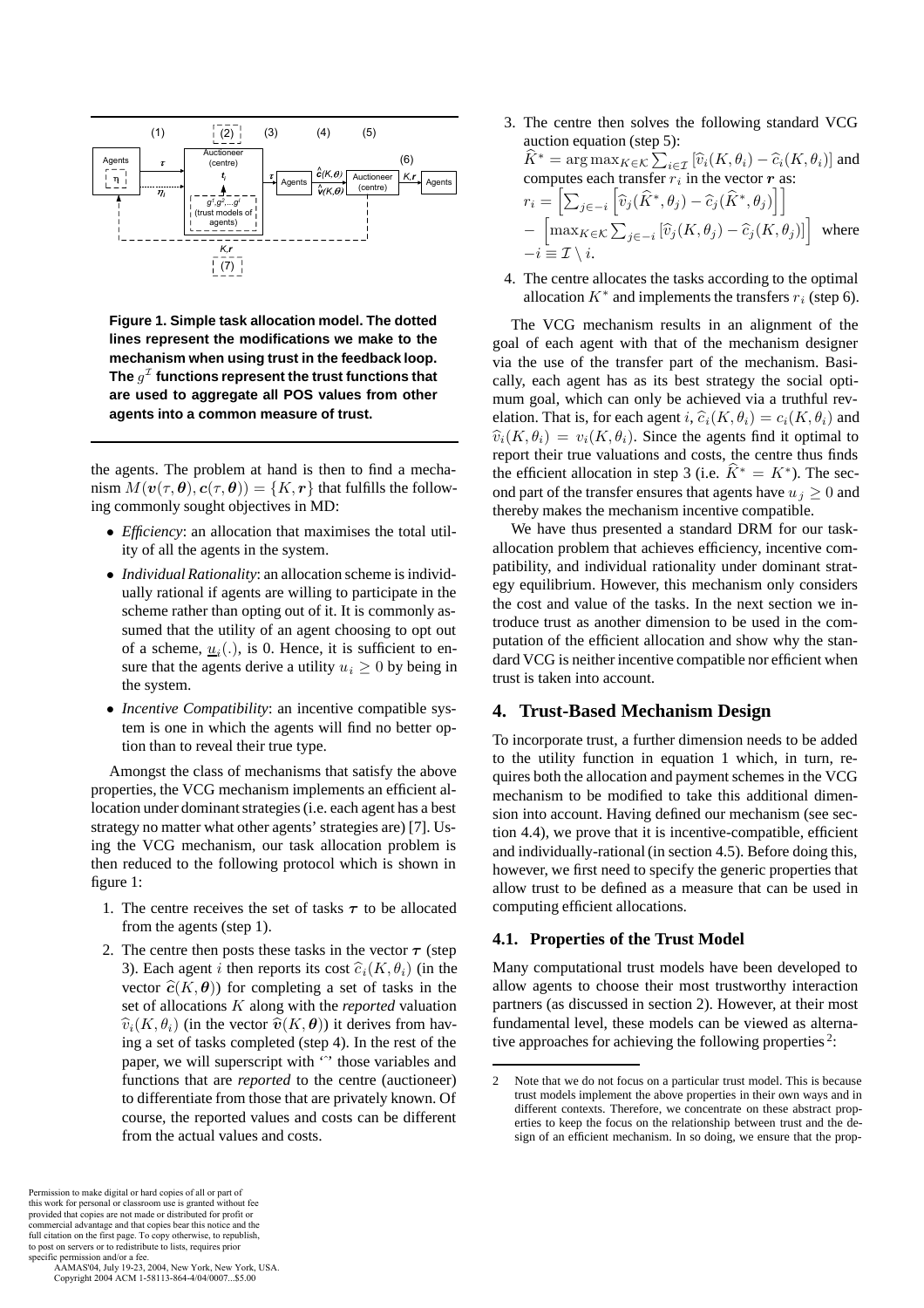1. The trust measure of an agent  $i$  in an agent  $j$  depends both on  $i$ 's perception of  $j$ 's POS and on the perception of other agents on  $j$ 's POS. This latter point encapsulates the concept of *reputation* whereby the society of agents generally attributes some characteristic to one of its members by aggregating some/all the opinions of its other members about that member. Thus, each agent considers this societal view on other members when building up its own measure of trust in its counterparts [1]. The trust of agent i in its counterpart j,  $\left(\text{which, in the simplest case, is a weighted sum}\right)$  of all  $j \in [0, 1]$ , is given by a function,  $g : [0, 1]^{|{\mathcal{I}}|} \to [0, 1]$ ,<br>which in the simplest case is a weighted sum) of all POS measures sent by other agents to agent  $i$  about agent  $j$  as shown below:

$$
t_i^j = g(\{\eta_1^j, \dots, \eta_i^j, \dots, \eta_N^j\})
$$
 (2)

where  $\eta_i^j \in [0, 1]$  is the POS of agent j as perceived by<br>agent i and q is the function that combines both peragent  $i$  and  $g$  is the function that combines both personal measures of POS and other agents' measures. In general, trust models compute the POS measures over multiple interactions. Thus, the level of success recorded in each interaction is normally averaged to give a representative value (see [10] for a general discussion on trust metrics).

2. Trust results from an analysis of an agent's POS in performing a given task. The more successful, the more trustworthy the agent is. Thus, the models assume that trust is monotonic increasing with POS. Therefore, the relationship between trust and POS is expressed as:  $\frac{\partial t_i^j}{\partial \eta_i^j} > 0$ , where  $t_i^j$  is the trust of *i* in agent *j* and  $\eta_i^j$ is the actual POS of agent  $j$  as perceived by  $i$ .

Given the above, agents can update their trust rating for another agent each time they interact (both by recording their view of the success of their counterpart and by gathering new reports from other agents about it). Thus, if an agent's POS does not change, the trust measure in it should become more precise as more observations are made and received from other agents. Moreover, having the trust monotonic increasing with POS ensures Mirrlees's condition regarding fixed points in allocation schemes [8] (which is a necessary condition for the mechanism to be efficient) is satisfied.

### **4.2. Augmenting the Task Allocation Scenario**

In this section we show how trust is to be calculated and taken into account in the task allocation example we described in section 3. Here, any trust model satisfying the properties discussed in section 4.1 can be used when actually building the system. The following changes are made (as shown in figure 1):

- $\bullet$  Each agent *i* reports to the centre their POS vector  $\hat{\eta}_i = [\hat{\eta}_i^1 \dots \hat{\eta}_i^I]$  (step 1). This is the POS that an agent<br>has observed about the other agents. This vector may has observed about the other agents. This vector may not be complete if agents have not experienced any past interactions with other agents. However, this does not affect the properties of the mechanism since the centre will only pick those POSs that are relevant (and calculate trust according to these).
- The agents must also submit their respective trust calculation function (equation 2) that applies over the vector of all (or part of) other agents' reported POSs (i.e.  $\hat{\eta}$ ,  $t_i = q(\hat{\eta})$ , to the centre before the allocation of tasks (step 2). This allows the centre to compute the trust of agent  $i$  in all other agents (given  $i$ 's own perception, as well as other agents' perceptions of the task performer's POS). Given that the trust  $t_i$  only affects the allocation of tasks originating from agent  $i$ , the latter has no incentive to lie about its trust function to the centre (otherwise it could result in  $i$ 's task not being allocated to the agent deemed most trustworthy by i).

The trust function  $q(.)$  may assign different weights to the reports of different agents depending on the level of similarity between the types of agents i and  $-i$  (where  $-i \equiv \mathcal{I} \setminus i$ ). Thus, given the trust functions and reports of POS of each agent, we now require the centre to maximise the overall *expected* valuation of the allocation (in step 5), as opposed to the valuation of the allocation independent of trust (i.e. which the standard VCG does). This is because an agent has a certain probability of completing the task to a degree of success which may be less than one. We denote as  $\gamma$  the *completion vector* of an allocation K which measures the level to which each task in an allocation is deemed completed. Thus, the expected value of an allocation is then 7  $E_{\left[\gamma|K,\boldsymbol{t_i}\right]} \left[\sum_{i\in\mathcal{I}} \widehat{v}_i(K,\theta_i)\right] - \sum_{i\in\mathcal{I}} \widehat{c}_i(K,\theta_i)$ ) given the trust vector  $t_i$ . This captures the fact that the agent i, that allocated the task, determines the value of  $\gamma$ . Moreover, agent  $i$ , to which the task has been allocated, incurs a cost independent of how agent  $i$  evaluates the task. This effectively means that the valuations are non-deterministic while the costs are deterministic. The centre thus determines the efficient allocation  $K^*$  (step 7) such that the value of the efficient allocation is maximised.

Having shown how to fit trust into the process of determining the value of allocations, in the next subsection we provide a simple example to show why the standard VCG solution of section 3 is not incentive compatible (and thus not efficient). This then motivates the search for a mechanism that is.

## **4.3. Failure of the VCG Solution**

Consider a system of four agents where agent 4 has asked for a task  $\tau$  to be allocated and its valuation of this task is  $v_4(\tau,\theta_4) = 210$ . Each agent *i* has a cost  $c_i$  to perform the task proposed by 4 (agent 4 has infinite cost to perform the

erties of our mechanism are independent of any specific trust model.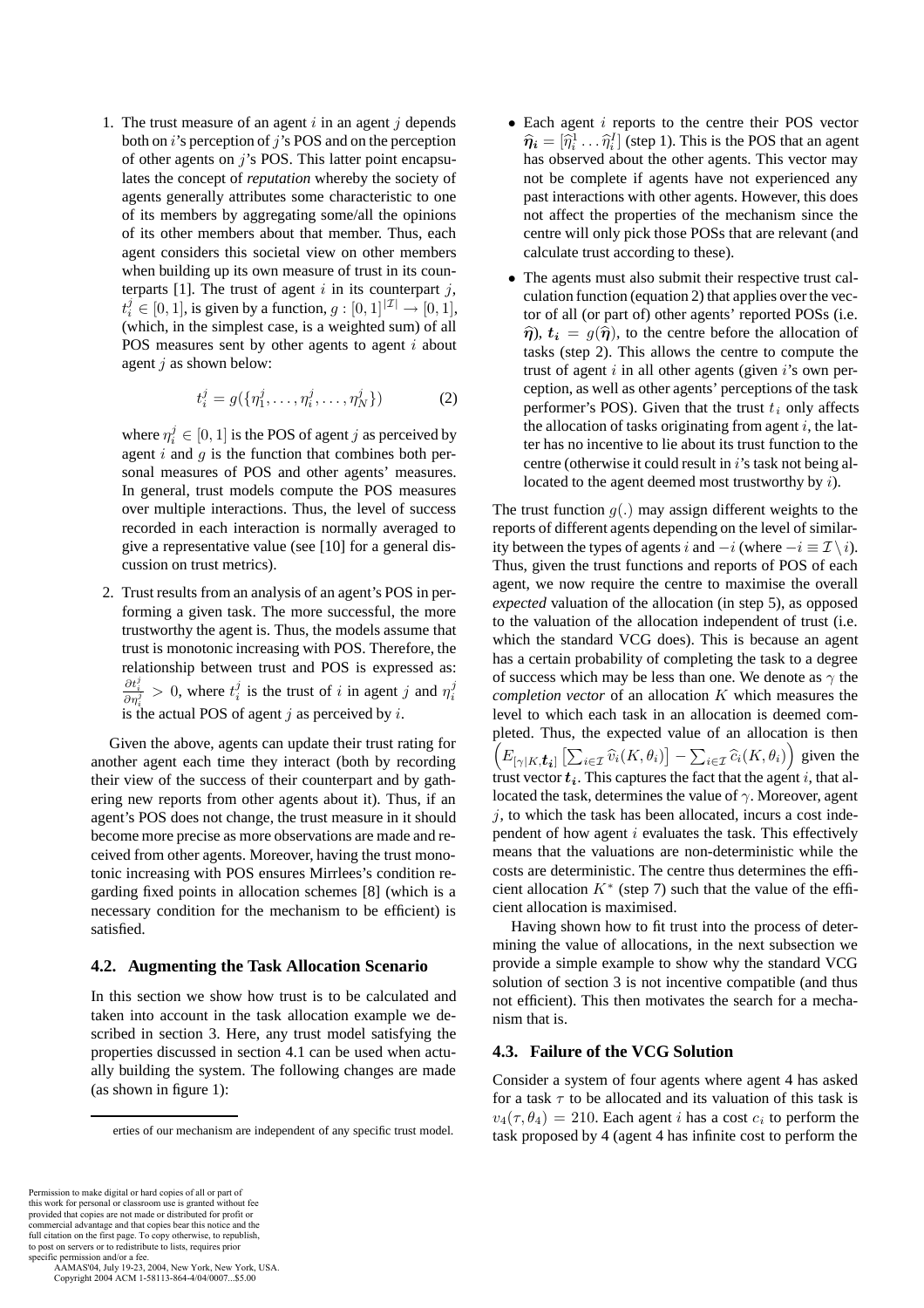| Agent i | $c_i$    |       | $\eta_i$ | $\eta_i$ |      |
|---------|----------|-------|----------|----------|------|
|         | 40       | 0.4   | 1.0      | 0.8      | 0.5  |
|         | 80       | 0.6   | 1.0      | 0.8      | 1.0  |
|         | 50       | 0.5   | 1.0      | 0.9      | 0.86 |
|         | $\infty$ | 0.525 | l.C      | 0.95     | na   |

**Table 1. A set of four agents in which agent 4 has proposed a task.**

task by itself) and does not derive any value from the task being performed. Now, suppose that the trust function of agent 4 is a weighed sum of the POS reports by the agents (i.e.  $t_4^i = \alpha \cdot \hat{\eta}^i$  where  $\alpha = [0.3 \ 0.2 \ 0.1 \ 0.4]$ ). Note that we do not concern ourselves with the reports  $n^4$  since the we do not concern ourselves with the reports  $\eta_i^4$  since the rest contains the report of the rest contained to the rest contained the rest contained the cost contained the contained the contained the contained the conta task is proposed by agent 4 itself. Table 1 shows the cost  $c_i$ of attempting the task, and the observed POS value of each agent,  $\eta_i$ , as well as the trust computed by agent 4,  $t_4^i$ , if each agent reports truthfully on its *ηi*.

The VCG solution of section 3 determines the allocation and payments based only on cost and valuations. However, this would clearly fail to find an efficient allocation since agent 1 would be allocated the task despite being the least trusted and hence most likely to fail. If we instead implemented the VCG mechanism with the *expected* valuations (taking into account the trust and POS reports), we then have  $K^* = [0010]$  (i.e agent 3 is allocated the task),  $r_1 = r_2 = 0$  and  $r_3 = 210\gamma - 130$ . Thus, agent 3 will then derive an average payment of  $0.87 \times 210 - 130 = 52.7$ . However, this scheme is not incentive-compatible because agent 2 can lie about  $\eta_2^3$  by reporting  $\hat{\eta}_2^3 \leq 0.7357$  which<br>will then lead to agent 2 being allocated the task and dewill then lead to agent 2 being allocated the task and deriving a positive utility from this allocation. Note that this scheme is exactly that of [9] for a single-task scenario (with the modification that we use  $\gamma$  as a level of success rather than a binary indicator function of success or failure).

As can be seen, the VCG mechanism needs to be extended to circumvent this problem. Specifically, we require a mechanism that is efficient given the reports of the agents on their costs and valuations of allocations, as well as their observed POS vector (since the VCG is affected by false reports of POS). In effect, we need to change the payment scheme so as to make the truthful-reporting of POSs an optimal strategy for the agent again. Once this is achieved, the centre can then choose the efficient allocation based on expected utilities. The difficulty with designing such a mechanism is that the centre cannot check on the validity of POS reports of agents because it is based on a private observation carried out by the agent. Thus two agents may legitimately differ in their observed POS of another agent due to their different interaction histories with that agent.

#### Permission to make digital or hard copies of all or part of this work for personal or classroom use is granted without fee provided that copies are not made or distributed for profit or commercial advantage and that copies bear this notice and the full citation on the first page. To copy otherwise, to republish, to post on servers or to redistribute to lists, requires prior specific permission and/or a fee.

 AAMAS'04, July 19-23, 2004, New York, New York, USA. Copyright 2004 ACM 1-58113-864-4/04/0007...\$5.00

### **4.4. The Trust-Based Mechanism**

Before presenting our trust-based mechanism (TBM), we first introduce some notation. Let the sum of utilities of all agents in a system given an allocation K and a completion vector  $\gamma$  be denoted as  $U(K, \theta, \gamma) = \sum_{i \in \mathcal{T}} v_i(K, \theta_i, \gamma) - \sum_{i \in \mathcal{T}} c_i(K, \theta_i)$ .  $U(K, \theta, \gamma) = \sum$ <br>Then the expected  $\sum_{i\in\mathcal{I}} v_i(K, \theta_i, \gamma) - \sum_{i\in\mathcal{I}} c_i(K, \theta_i).$ Then the expected utility  $U(K, \theta, \gamma)$  before the allo-<br>cation is carried out is  $F_{k+1}$ ,  $U[(K, \theta, \gamma)]$  where cation is carried out is  $E_{[\gamma|K,\boldsymbol{t}_{i}]}[U(K,\boldsymbol{\theta},\gamma)]$  where  $\boldsymbol{\theta}$  is the vector containing all agent types. We also denote the marginal contribution of the agent i to the system given an efficient allocation  $\hat{K}^*$  as  $mc_i = \overline{U}_{-i}(\widehat{K}^*, \theta, \gamma) - \max_{K \in \mathcal{K}} [\overline{U}_{-i}(K, \theta_{-i}, \gamma)]$ where  $\max_{K \in \mathcal{K}} [\overline{U}_{-i}(K, \theta_{-i}, \gamma)]$  is the overall ex-<br>pected utility of the efficient allocation that would have repected utility of the efficient allocation that would have resulted if agent  $i$  were not present in the system. Now, we can detail TBM:

1. Find the efficient allocation  $\hat{K}^*$  such that:

$$
\widehat{K}^* = \arg \max_{K \in \mathcal{K}} \overline{U}(K, \theta, \gamma)
$$
 (3)

This finds the best allocation; that is, the one that maximises the sum of *expected utilities* of the agents, conditional on the reports of the agents. We note here that we do not take into consideration the reward functions of the agents when calculating the overall utility since these rewards are from one agent to another and therefore do not make a difference when calculating the overall utility of the agents.

- 2. We now calculate the efficient allocation that would have resulted if agent  $i$ 's report is taken out:  $K_{-i}^*$  = arg max $_{K \in \mathcal{K}} E_{\left[\gamma | K, t_i'\right]} \left[U(K, \theta, \gamma)\right]$  where  $t'_i = g(\hat{\eta} \setminus \hat{\eta}_i)$ . This computes how  $\hat{\eta}_i$  affects which allocation is deemed efficient location is deemed efficient.
- 3. We now find the effect that an agent's  $\hat{\eta}_i$  has had on its marginal contribution. Thus, find  $D_i = \overline{U}(\hat{K}^*,.)$  –  $\overline{U}(K_{-i}^*,\cdot)$ . This distils the effect of an agent's  $\hat{\eta}_i$  report on its marginal contribution.
- 4. Given  $K^*$ , the payment  $r_i$  made to the agent i is then:

$$
r_i = mc_i - D_i \tag{4}
$$

Naturally, if  $r_i$  is negative it implies that i makes a payment to the centre. The first part of the payment scheme,  $mc<sub>i</sub>$ , calculates the effect that an agent's *presence* has had on overall expected utility of the system. We also subtract  $D_i$  to take into account the effect that an agent's POS report has on the chosen allocation. This is in line with the intuition behind VCG mechanisms in which an agent's report affects the allocation but not the payment it receives or gives.

We will now prove each of the properties of TBM in turn whilst intuitively explaining why the mechanism has the aforementioned properties.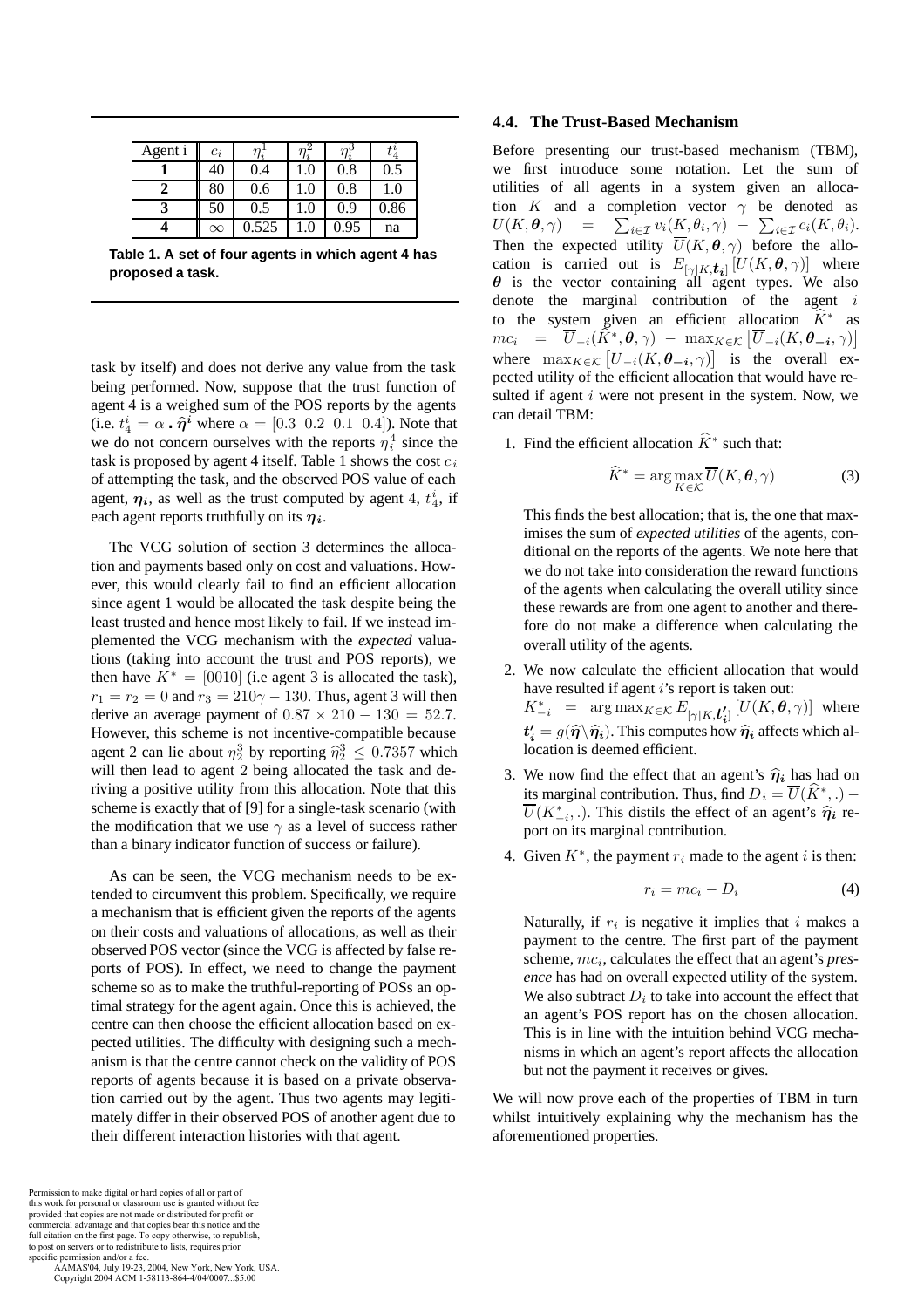#### **4.5. Properties of TBM**

**Proposition 1.** *TBM is incentive-compatible in ex-ante Nash Equilibrium.*

*Proof.* We first need to calculate the expected utility,  $E_{\left[\gamma|K,\boldsymbol{t}_{i}\right]}[u_{i}(K,\theta_{i},\gamma)]$ , that an agent derives from TBM because the goal of a rational agent is to maximise its expected utility. We note here that we are assuming that the agent is myopic in that it is only concerned with its current expected utility given the cost vector,  $c(K, \theta)$ , the value vector,  $v(K, \theta)$ , and the trust vector *t*. The expected utility that an agent,  $\overline{u}_i(\widehat{K}^*, \theta_i, \gamma)$ , derives from an efficient allocation, as calculated from equation 3, given the reports of all agents in the system is:

$$
\overline{u}_{i}(\widehat{K}^{*},\theta_{i},\gamma) = E_{\left[\gamma|\widehat{K}^{*},\boldsymbol{t}_{i}\right]} \left[v_{i}(\widehat{K}^{*},\theta_{i},\gamma)\right] - c_{i}(\widehat{K}^{*},\theta_{i}) \n+ mc_{i}(\widehat{K}^{*},\theta_{i},\gamma) - D_{i} \n= E_{\left[\gamma|\widehat{K}^{*},\boldsymbol{t}_{i}\right]} \left[v_{i}(\widehat{K}^{*},\theta_{i},\gamma) - \widehat{v}_{i}(\widehat{K}^{*},\theta_{i},\gamma)\right] \n- \left(c_{i}(\widehat{K}^{*},\theta_{i}) - \widehat{c}_{i}(\widehat{K}^{*},\theta_{i})\right) + \n\overline{U}(K_{-i}^{*},\boldsymbol{\theta},\gamma) - \max_{K \in \mathcal{K}} \left[\overline{U}_{-i}(K,\boldsymbol{\theta}_{-i},\gamma)\right] \tag{5}
$$

¿From 5 we will firstly prove the following lemma:

**Lemma 1.** *An agent has an equilibrium strategy to reveal its observed POS values.*

*Proof.* We consider how  $\hat{\eta}_i$  affects  $\overline{u}_i(\hat{K}^*, \theta_i, \gamma)$ . From equation 5 we observe that  $\hat{\eta}_i$  cannot affect  $\overline{U}(K_{-i}, \hat{\theta}, \gamma)$  – max $_{K \in \mathcal{K}}$   $[\overline{U}_{-i}(K, \theta_{-i}, \gamma)].$  Thus, an agent only has an incentive to lie so that  $K^*$  is se-<br>lected such that  $F \in \mathcal{F}$ ,  $\left[\psi(\hat{K}^* | \theta, \alpha) - \hat{\psi}(\hat{K}^* | \theta, \alpha)\right]$ lected such that  $E_{[\gamma]}[x^*, t_{\boldsymbol{i}}] \big[ v_i(\widehat{K}^*, \theta_i, \gamma) - \widehat{v}_i(\widehat{K}^*, \theta_i, \gamma) \big] (c_i(\widehat{K}^*, \theta_i) - \widehat{c}_i(\widehat{K}^*, \theta_i))$  is maximised. If an agent reveals its cost and valuation truthfully i.e.  $\hat{v}(.) = v(.)$  and  $\hat{c}(.) = c$ , we then have the term as zero. Then an agent cannot gain from an untruthful reporting of  $\hat{\eta}_i$ . If, however, an agent is to gain from such an untruthful reporting, it needs to set either  $\hat{v}(.) < v(.)$  or  $\hat{c}(.) > c$  or both. However, doing so would decrease the chance of i successfully allocating a task or winning an allocation. Therefore,  $i$ would not reveal untruthful values for  $\hat{c}(.)$  and  $\hat{v}(.)$ . Moreover, *i* will actually report truthfully its  $\hat{\eta}_i$  since this allows the centre to choose those agents that  $i$  deems to have a high POS (as well as helping other agents choose  $i$  as having a perception close to theirs). Thus, reporting  $\hat{\eta}_i = \eta_i$  is an ex-ante Nash equilibrium strategy. an ex-ante Nash equilibrium strategy.

Given lemma 1, we can now show that TBM is incentive compatible. Suppose an agent is truthful about  $\hat{v}(.)$  and  $\hat{c}(.)$ . Then it derives as util-<br>ity  $\overline{U}(K_{-i}^*, \theta, \gamma)$  -  $\max_{K \in \mathcal{K}} [\overline{U}_{-i}(K, \theta_{-i}, \gamma)].$ ity  $\overline{U}(K_{-i}^*, \theta, \gamma)$  –  $\max_{K \in \mathcal{K}}$  [<br>Now assume that the agent lies  $\overline{U}_{-i}(K, \theta_{-i}, \gamma)].$ Now assume that the agent lies about  $\hat{v}(.)$  and  $\hat{c}(.)$  so as to increase its utility. This then means  $\hat{c}(.)$  so as to increase its utility. This then means<br>that  $E_{\text{rel}} \hat{\epsilon}^* \star \mathcal{L}_1[v_i(\hat{K}^*, \theta_i, \gamma) - \hat{v}_i(\hat{K}^*, \theta_i, \gamma)]$ that  $E_{\left[\gamma \mid \widehat{K}^*, \boldsymbol{t_i} \right]}\left[v_i(\widehat{K}^*, \theta_i, \gamma) \quad - \quad \widehat{v}_i(\widehat{K}^*, \theta_i, \gamma) \right]$  –

Permission to make digital or hard copies of all or part of this work for personal or classroom use is granted without fee provided that copies are not made or distributed for profit or commercial advantage and that copies bear this notice and the full citation on the first page. To copy otherwise, to republish, to post on servers or to redistribute to lists, requires prior specific permission and/or a fee.

 AAMAS'04, July 19-23, 2004, New York, New York, USA. Copyright 2004 ACM 1-58113-864-4/04/0007...\$5.00

$$
\left(c_i(\widehat{K}^*,\theta_i)-\widehat{c}_i(\widehat{K}^*,\theta_i)\right) \quad + \quad \overline{U}(K'_{-i},\boldsymbol{\theta},\gamma) \qquad >
$$

 $U(K_{-i}^*, \theta, \gamma)$  where  $K'_{-i}$  is the efficient allocation<br>found with  $\hat{\epsilon}$  and  $\hat{v}$  without the report of  $n_i$ . Howfound with  $\hat{c}(.)$  and  $\hat{v}(.)$  without the report of  $\eta_i$ . However, as argued earlier, an agent would not report a lower value or a higher cost. Thus  $E_{[\gamma|K,\boldsymbol{t}_{i}]}[v_i(\hat{K}^*,\theta_i,\gamma)$  –  $\widehat{v}_i(\widehat{K}^*,\theta_i,\gamma)$   $\left(c_i(\widehat{K}^*,\theta_i)-\widehat{c}_i(\widehat{K}^*,\theta_i)\right)$   $\leq$  0. Furthermore, by the maximisation of step 2 of TBM,  $\overline{U}(K'_{-i}, \theta, \gamma)$   $\langle U(K^*_{-i}, \theta, \gamma) \rangle$  if all other agents re-<br>port truthfully Thus TRM is incentive-compatible in an port truthfully. Thus, TBM is incentive-compatible in an ex-ante Nash equilibrium. □

#### **Proposition 2.** *TBM is efficient.*

*Proof.* Given that the agents are incentivised to report truthfully (proposition 1), the centre will calculate the efficient allocation according to equation 3 (i.e.  $\hat{K}^* = K^*$ ). п

**Proposition 3.** *TBM is individually-rational (in expected utility).*

*Proof.* We need to show that the expected utility of any agent from an efficient allocation  $K^*$  is greater than if the agent were not in the scheme (i.e.  $\overline{u}_i(K^*, \theta_i, \gamma) \geq 0$ ). As a result of the inherent uncertainty in the completion of tasks, we cannot guarantee that the mechanism will be ex-post individually-rational for an agent. Rather, we prove that the mechanism is individually-rational for an agent if we consider expected utility. Given truthful reports, the utility of an agent from equation 5 is  $\overline{U}(K_{-i}^*, \theta, \gamma)$  –<br>move  $[\overline{U}](K, \theta, \gamma)]$ . The first maximization is get  $\max_{K \in \mathcal{K}} \left[ \overline{U}_{-i}(K, \theta_{-i}, \gamma) \right]$ . The first maximisation is carried out without the reports  $\eta_i^{-i}$ , whereas the second maximisation is carried out over the set of agents  $\mathcal{I} \setminus i$ . Thus, the second maximisation is carried out over a smaller set than the first one. As a result  $\max_{K \in \mathcal{K}} \left[ \overline{U}_{-i}(K, \theta_{-i}, \gamma) \right] \ge \overline{U}_{\mathcal{H}}(K^*, \mathbf{a}_{-i})$  and that  $\overline{V}_{\mathcal{H}}(K^*, \mathbf{a}_{-i}) > 0$  $U(K_{-i}^*, \theta, \gamma)$  such that  $\overline{u}_i(K^*, \theta_i, \gamma) \geq 0$ .  $\Box$ 

## **5. Instances of TBM**

TBM can be viewed as a generalised version of the VCG mechanism in which there exist uncertainties about whether a set of agents will carry out an allocation and about the relevance of reports of POS by agents. In this section, we demonstrate its generality by analysing two specific instances of the mechanism.

#### **5.1. Self-POS Reports Only**

The non-combinatorial mechanism developed in [9] is a special case of TBM. Specifically, agents only report on their own POS (i.e.  $\hat{\eta}_i = \hat{\eta}_i^i$ ) and agents assign a relevance<br>of 1 to reports by all other agents. However, since in their of 1 to reports by all other agents. However, since in their model there is no notion of varying perceptions of success, we need to introduce the notion of a *report agent* that has  $v(K, .) = 0$  and  $c(K, .) = \infty$ . This acts as a proxy to agents reporting the ex-post POS to the centre. This also caters for the problem of single POS reports as there is then no measure of  $t_i^j$  once *j*'s report is removed (and hence  $\overline{U}(K_{-i}^*,.)$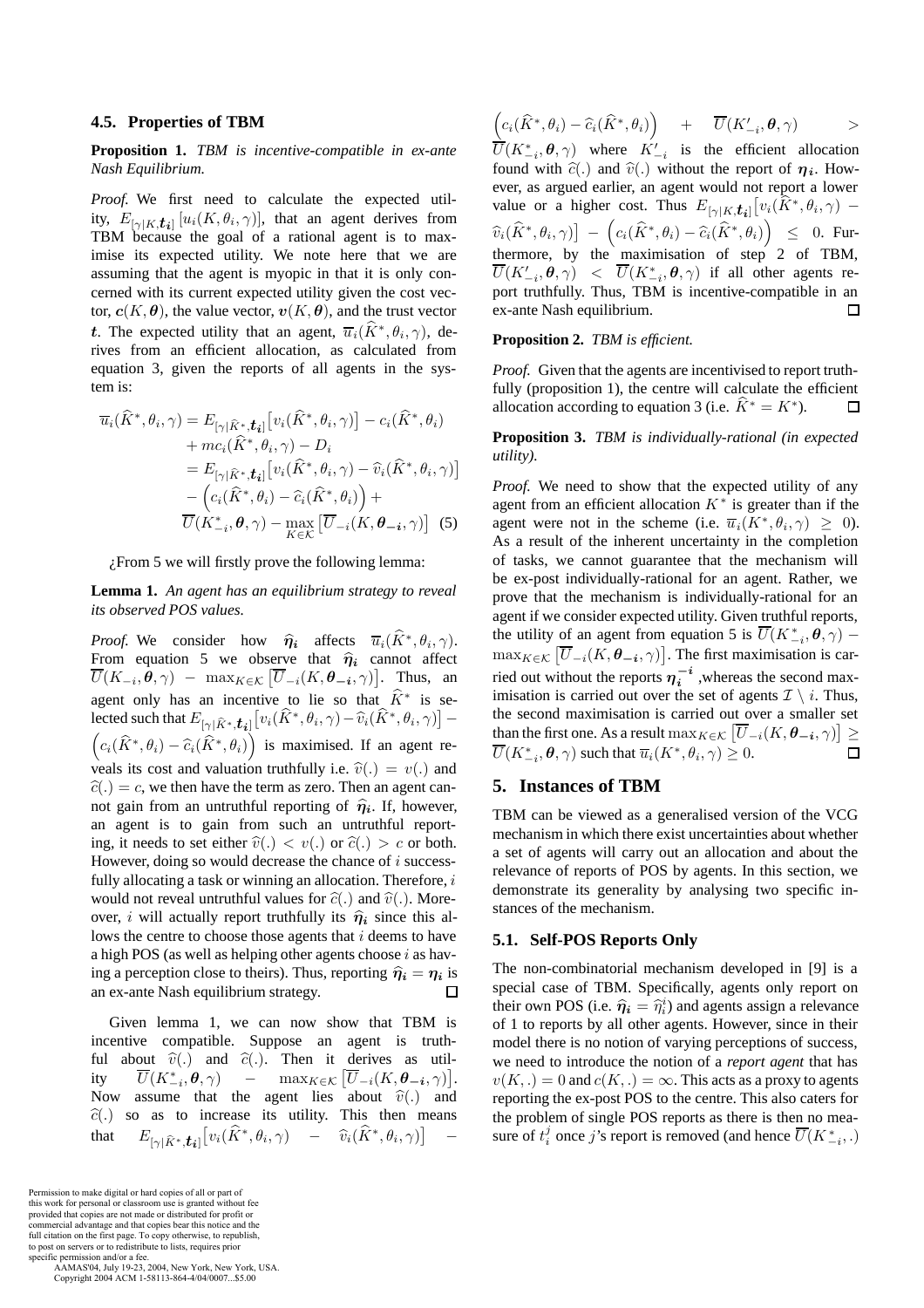is undefined). The centre then calculates the efficient allocation as:  $K^* = \arg \max_{K \in \mathcal{K}} \left[ \overline{U}(\widehat{K}^*, \theta, \gamma) \right]$  and the payment to agent *i* is  $r_i = mc_i - D_i = mc_i$ . The term  $D_i = 0$ <br>since as a result of the report agent  $\overline{U}(\widehat{K}^*) - \overline{U}(K^*)$ since, as a result of the report agent,  $U(K^*,.) = U(K^*_{-i},.)$ <br>(because t is equal in both cases) (because *t* is equal in both cases).

#### **5.2. Single-Task Scenario**

Consider the single task scenario (as presented in table 1) where an agent k proposes a single task  $\tau_k$ . Using equation 3, the efficient allocation is then simplified to:

 $K^* = \arg \max_{K \in \mathcal{K}} \left[ \overline{U}(\widehat{K}^*, \boldsymbol{\theta}, \gamma) \right].$ 

The payment to agent i, from equation 4, is then:<br> $\begin{bmatrix} - & F & \cdots & [n_V(K^*, \theta_V, \gamma)] & + \hat{c}(\hat{K}^*, \theta_V) \end{bmatrix}$  $r_i$  =  $E_{[\gamma|K_{-i}^*,t_{\boldsymbol{k}}]}[v_k(K_{-i}^*,\theta_k,\gamma)] + \widehat{c}_i(\widehat{K}^*,\theta_i,\gamma) \sum_{i\in\mathcal{I}} \widehat{c}_i(K_{-i}^*, \theta_i, \gamma) - \max_{K \in \mathcal{K}} \bigg[E_{\left[\gamma|K,\boldsymbol{t_{k}}\right]}\left[v_k(K,\theta_k,\gamma)\right] \sum_{j\in -i} \widehat{c}_j(K, \boldsymbol{\theta}_{-i}, \gamma)$ .

Since the above single-task scenario is an instance of the TBM, it is still incentive compatible. Therefore, when applying the above allocation scheme to the example, we can take the reported values of the agents as being truthful. Given this, the efficient allocation is agent 3 getting to do the task. Then, we need to check whether agent 3's report has made itself more attractive. To do so, we remove the report of agent 3 and end up with agent 4 having a trust vector  $t_4^i$  =  $[0.5 \ 1.0 \ 0.9]$  which again leads to agent 3 being al-<br>located the task. Thus agent 3 will get an expected utility of located the task. Thus agent 3 will get an expected utility of  $210 * 0.8667 - 50 + 50 - 130 - 50 = 2$ . Agent 1 and 2 no longer have an incentive to lie about the POSs since this would not increase their utility. However, suppose that, after the allocation, every type becomes common knowledge. Then agent 2 can deduce that lying about its costs *and* reported POS would allow its utility to increase. This would have been maximised when agent 2 reports  $\hat{c}_2(.) = 110$ and  $\hat{\eta}_2^3 = 0$ . However, before the allocation is carried out and payments are made, agent 2 would not know about the and payments are made, agent 2 would not know about the private types of other agents and may reduce its chance of deriving a positive utility by reporting  $\hat{c}_2(.) > c_2(.)$ . Furthermore, agent 2 does not report  $\hat{\eta}_2^{-2} < \eta_2^{-2}$  since then  $u_2(\cdot) = 0$  even if it wins the allocation. A similar argu $u_2(.) = 0$  even if it wins the allocation. A similar argument applies to agent 1. Thus, the mechanism has an exante Nash Equilibrium of truthful reporting.

## **6. Experimental Evaluation**

Here we empirically evaluate TBM by comparing it with the fault tolerant mechanism (FTM) of [9] (this is chosen because it also deals with the POS of agents as discussed in sections 2 and 5.1) and the standard VCG. We refer to task performing agents as contractors in what follows. In our experiments we perform 500 successive allocations, in the scenario described in section 4, with six agents each given one task to complete. After each allocation, contractors perform tasks and the level of success is measured and reported

 AAMAS'04, July 19-23, 2004, New York, New York, USA. Copyright 2004 ACM 1-58113-864-4/04/0007...\$5.00

to all agents. Each agent can then update its measure of the contractors' POSs as well as the contractors' trustworthiness as discussed in section 4.1. The valuations and POS of each agent are obtained from a uniform distribution and the costs are the same for all tasks. We iterate the process and average the results (here for 200 iterations). Given the properties of TBM and FTM we postulate the following hypotheses and validate them as shown below:

## **Hypothesis 1.** *TBM always chooses the efficient allocation*  $(K^*)$  *in the long run.*

This hypothesis reflects the fact that we expect agents in TBM to take a number of interactions to model the true POS of their counterparts, using their individual trust models. After this time, however, the mechanism can choose those contractors that are most successful at completing a given task. As can be seen in figure 2, the optimal allocation chosen by TBM,  $K^*TBM$ , reaches the efficient allocation  $K^*$  (given *real* POSs) after 116 interactions.<sup>3</sup> After 116 interactions, the POS of each contractor is accurately modelled, as is the trust of agents in their contractors. Thus, the most trusted and utility maximising allocation is found by the TBM. This result is observed for all cases where the POSs of contractors are varied.

## **Hypothesis 2.** *TBM finds better allocations than FTM when contractors' own reported POS are biased.*

While FTM only takes into account a contractor's own reports, TBM uses the trust model of the various individual agents (which take into account reports not only from the contractor) to make an allocation. In the particular trust model we use in TBM, an agent can give different weights to reports from different agents (as shown in section 4.3). We therefore varied the weight  $w$ , assigned to a contractor's report of its own POS in the trust model of an agent. Here we exemplify the cases where  $w = 0.5$  (i.e. the contractor's report is given equal weighting to the agent's perceived POS),  $w = 0.25$  and  $w = 0$  (i.e. no importance is given to the contractor's report).

As can be seen, our hypothesis is validated by the results given in figure 2 (with normalised expected values). Note here that  $K^*VCG$  is the allocation independent of POSs or if POSs of agents are all equal. We note as  $K^*TBM_w$  the allocation chosen by TBM with a weight  $w$ . In more detail,  $TBM_0$  (i.e. TBM) reaches the optimal allocation  $K^*$ (i.e. equivalent to zero bias from the seller) after 116 iterations, while  $TBM_{0.25}$  and  $TBM_{0.5}$  settle around a suboptimal allocation (the expected value of which decreases with increasing  $w$ ). Moreover, FTM is seen to settle at  $K^*FTM = 0.8$  after 82 iterations. In general, it is noted that FTM always settles at  $K^*FTM < K^*$  (and some-

<sup>3</sup> The results were validated using a student's t-test with two samples of 100 and 200 iterations assuming equal variances with means  $\mu_1 =$ 0.99999 and  $\mu_2 = 1.0$  and p-value  $p = 0.778528$ . This means that the difference between the means is not significant.